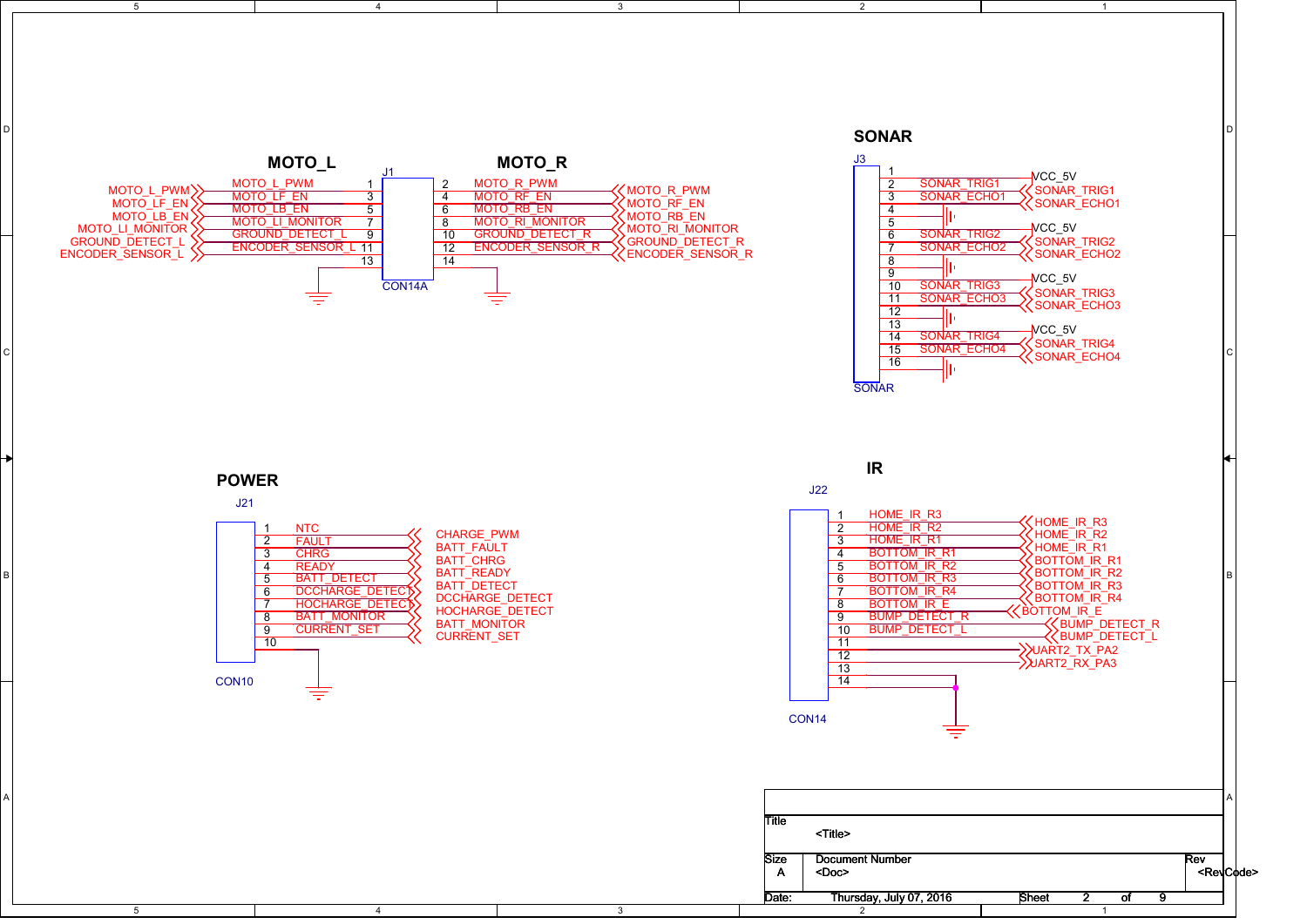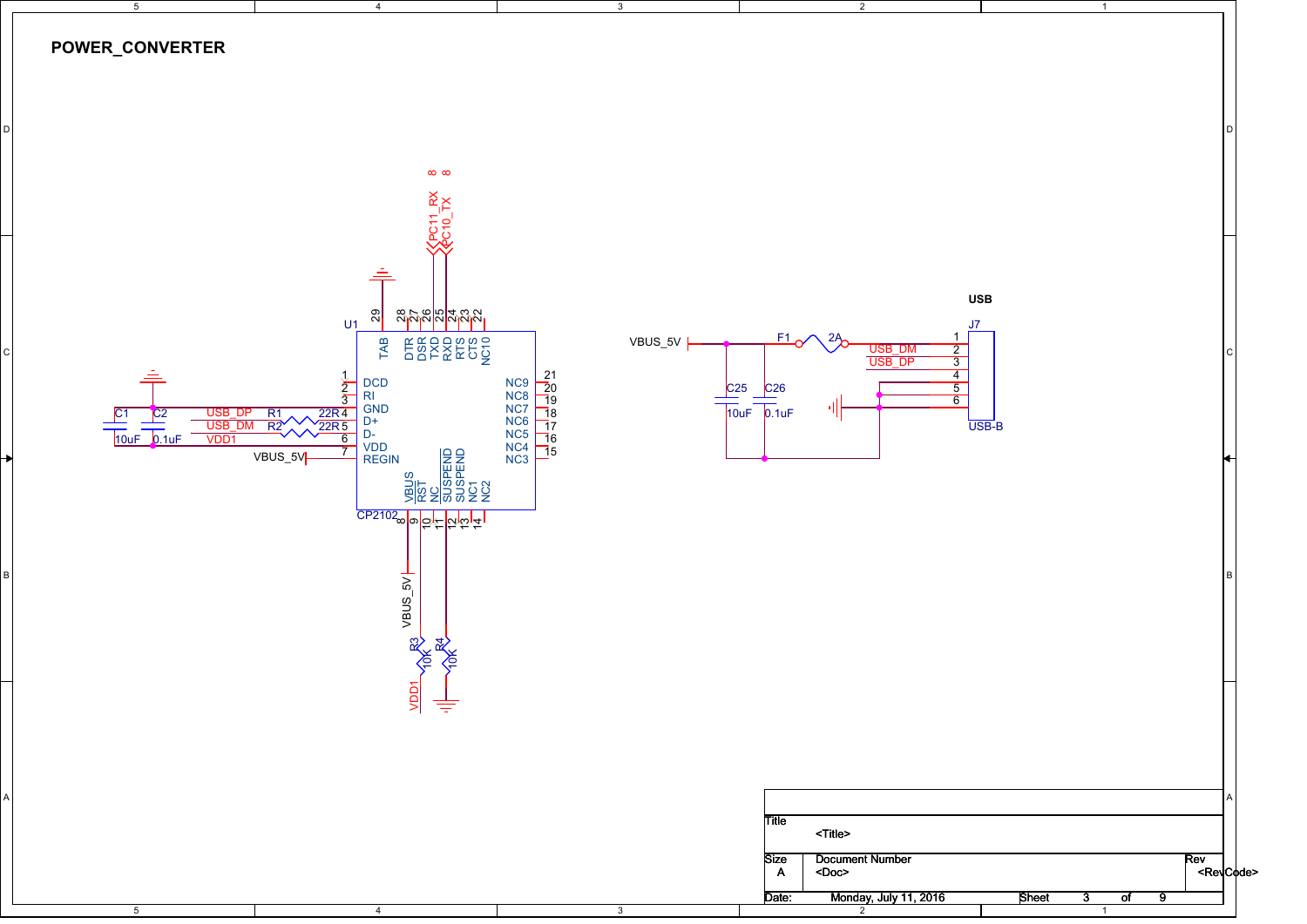## **POWER\_CONVERTER**

5

 $\overline{5}$ 



4



2

1



3

3



 $\overline{A}$ 

| Title | <b>SLAMWARE_Ref_Design</b> | Size | A4 | <b>SI AMTFO</b> |
|-------|----------------------------|------|----|-----------------|
| Date: | Monday, July 11, 2016      | Rev  |    | Page 4 of 9     |
|       |                            |      |    |                 |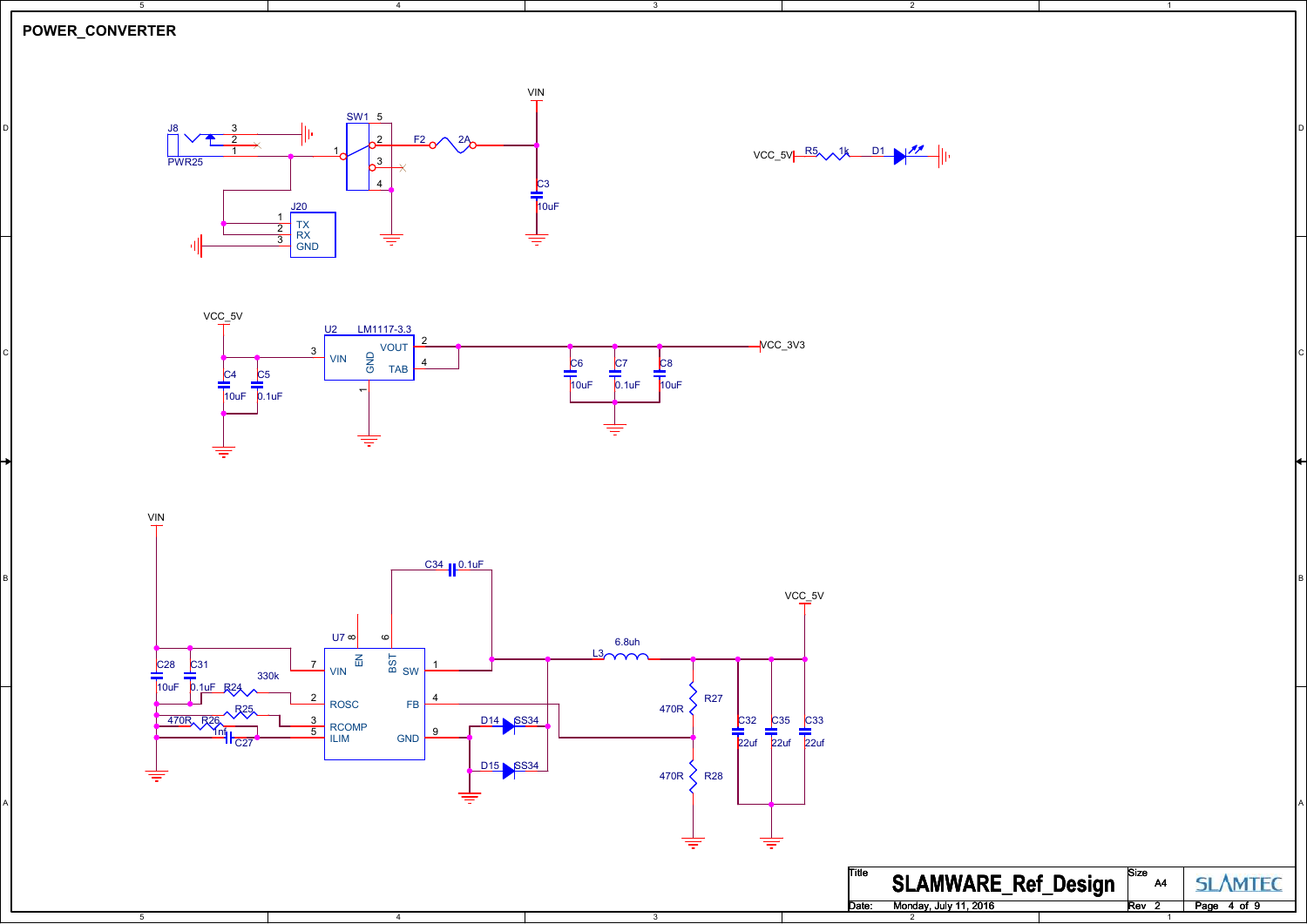

5



4

3

3

A POSTAGE AND THE CONTRACTOR CONTRACTOR CONTRACTOR CONTRACTOR CONTRACTOR CONTRACTOR CONTRACTOR CONTRACTOR CONTRACTOR

B I am a comparative contract that the contract of the contract of the contract of the contract of the contract of the contract of the contract of the contract of the contract of the contract of the contract of the contrac



 $\overline{2}$ 

1

nHRST

<u>DFU</u><br>nSRST

<u>D2 LED R10 A 1K WLED</u> 패

4



5



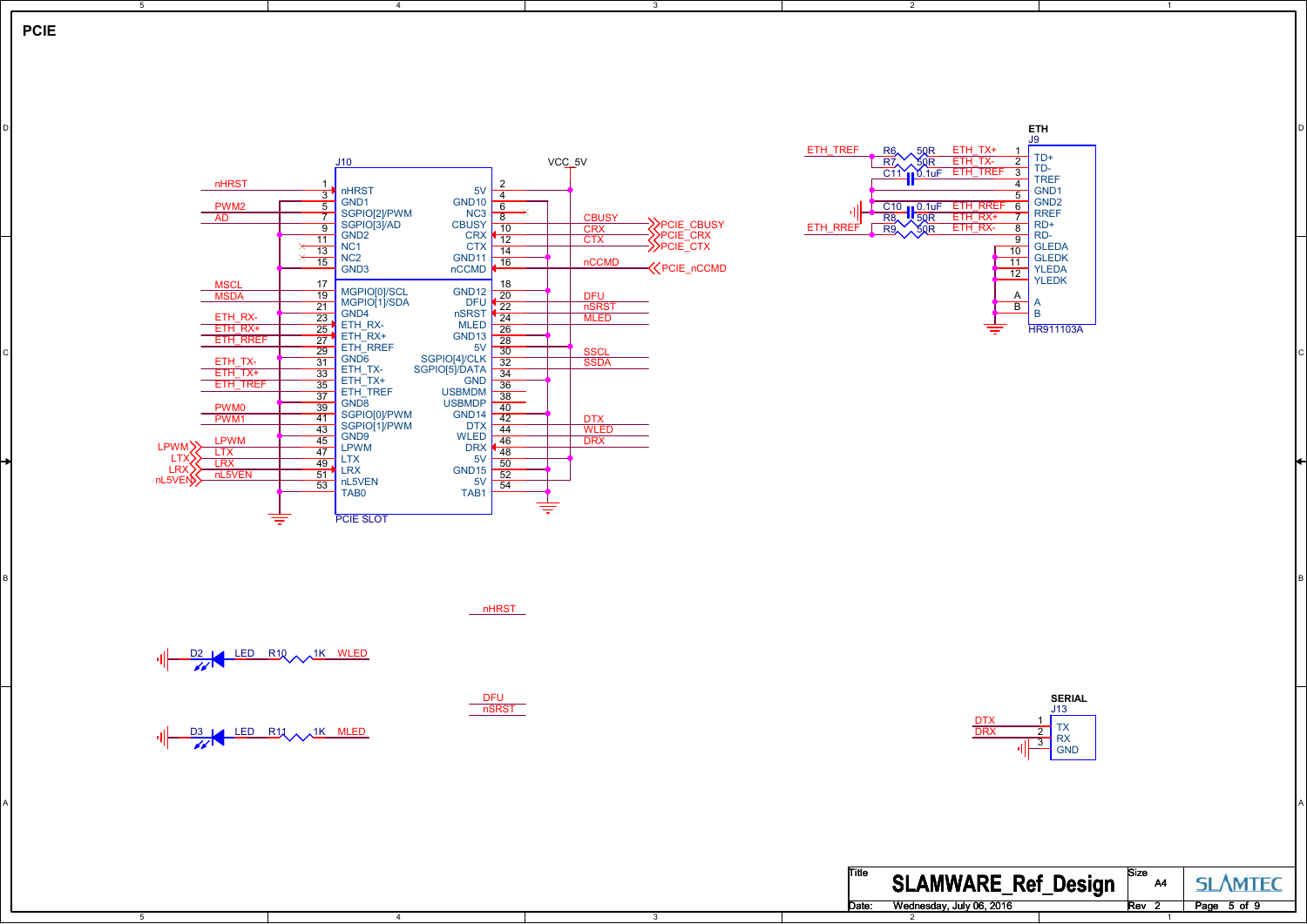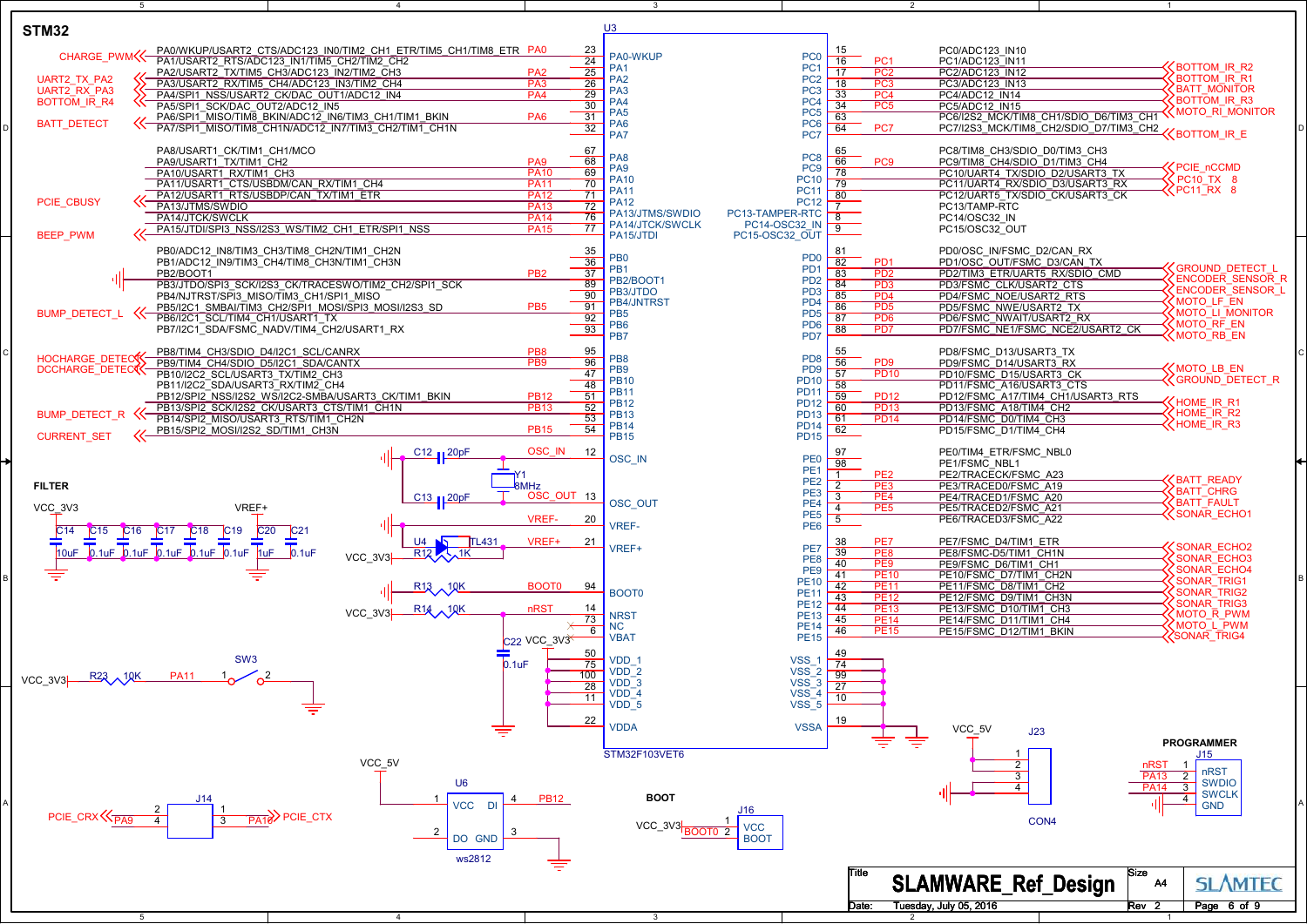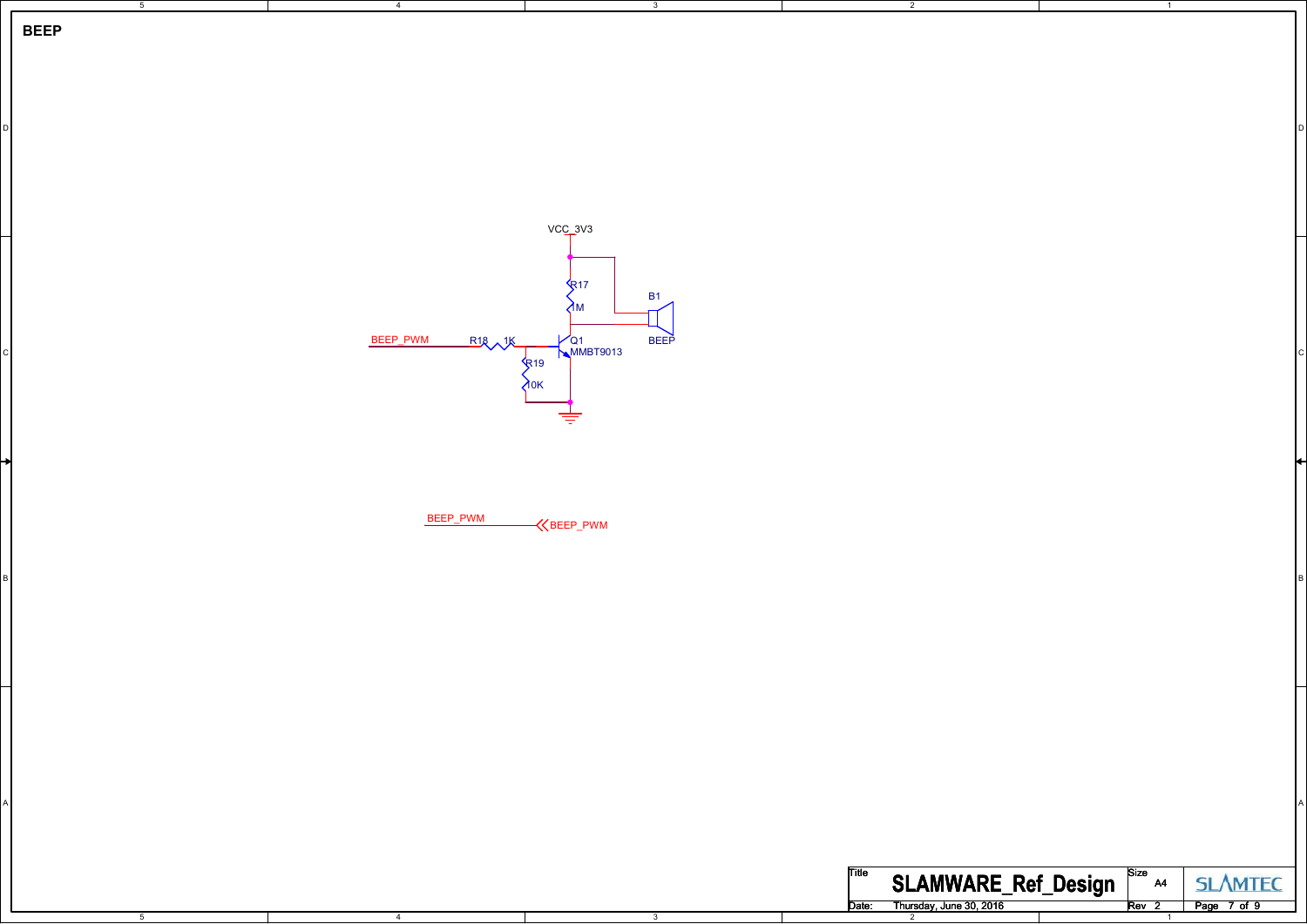